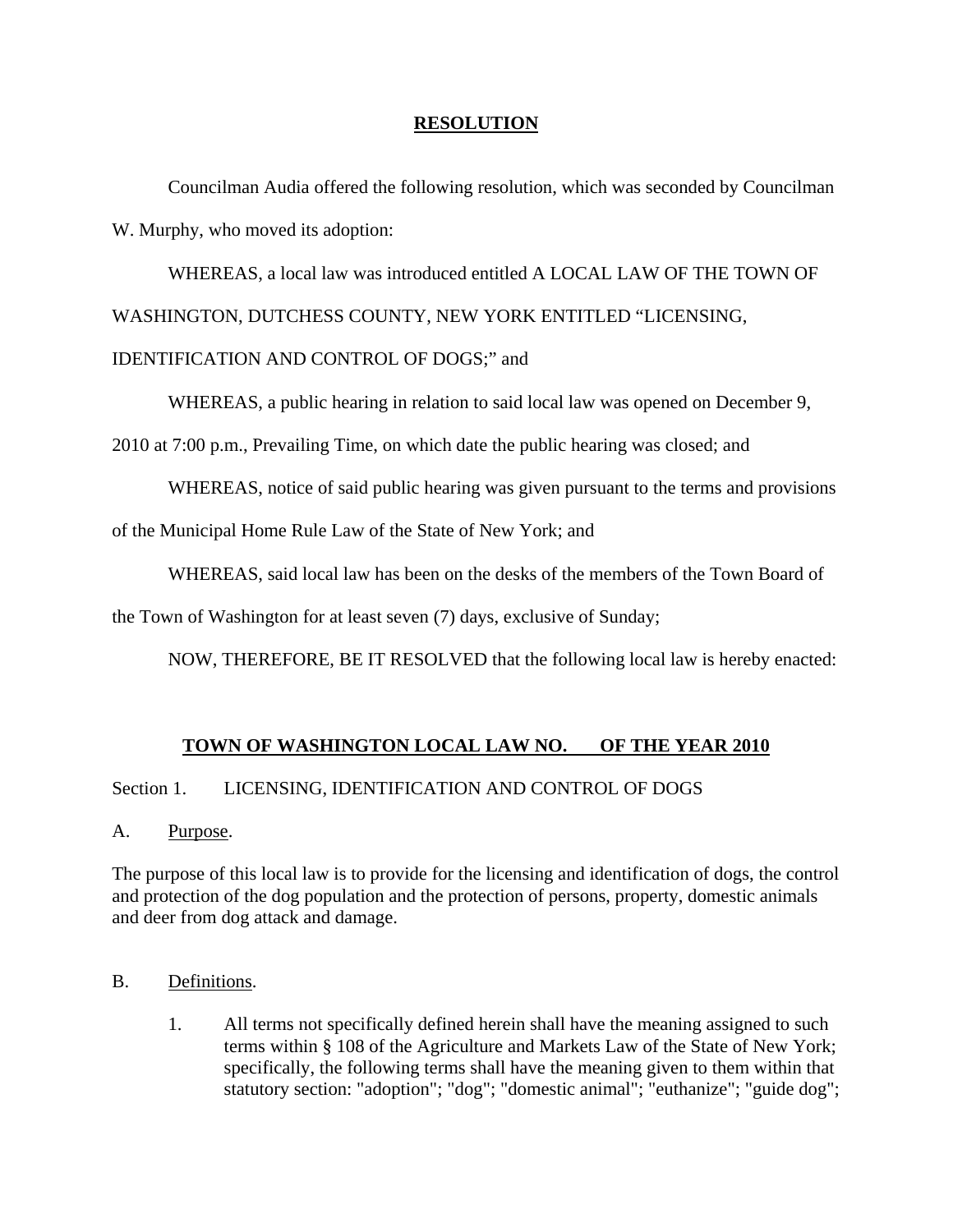"harbor"; "identification tag"; "identified dog"; "official identification number"; "owner"; "owner of record"; "person"; "police work dog"; "war dog"; "hearing dog"; "service dog"; and "person with a disability."

2. As used in this article, the following terms shall have the meanings indicated:

CLERK -- Town Clerk.

RUN-AT-LARGE -- To be an unleashed dog off of the premises of the owner.

TOWN -- Town of Washington

- C. License Required.
	- 1. Pursuant to Article 7 of the Agriculture and Markets Law, no person shall own or harbor a dog within the Town of Washington unless such dog is licensed. Such license shall be renewed annually at fees determined by the Town Board of the Town of Washington. There shall be no fee for any license issued for any guide dog, hearing dog, service dog, war dog or police work dog, and copies of any license for such dogs shall be conspicuously labeled as such by the person issuing the license.
	- 2. In accordance with Article 7 of the Agriculture and Markets law, the following are exempted from the licensing requirement:
		- a. Dogs under the age of four months, which are not at large, shall not require a license:
		- b. Dogs residing in a pound or shelter maintained by or under contract or agreement with the state or any county, city, town or village, duly incorporated society for the prevention of cruelty to animals, duly incorporated humane society or duly incorporated dog protective association.
	- 3. Grace period: Any dog harbored within the Town of Washington which is owned by a resident of New York City or licensed by the City of New York, or which is owned by a non-resident of New York State and licensed by a jurisdiction outside the State of New York, shall be exempt from the licensing and identification provisions of this local law for a period of thirty (30) days.
	- 4. The application shall state the sex, actual or approximate age, breed, color and municipal identification number of the dog, and other identification marks, if any, and the name, address, telephone number, county and town, city or village of residence of the owner.
	- 5. The application shall be accompanied by the license fee and a certificate of rabies vaccination or a statement certified by a licensed veterinarian stating that, because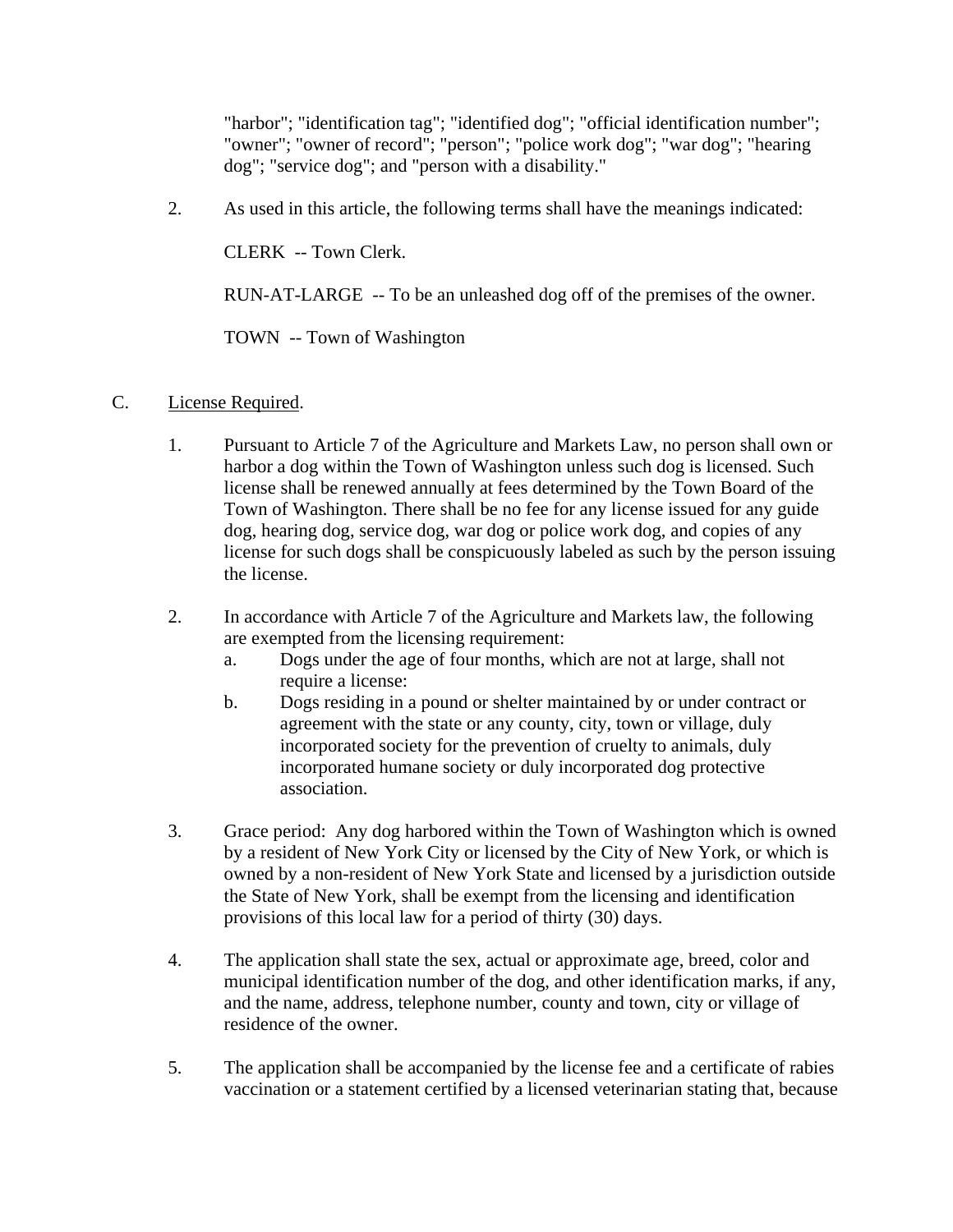of old age or other reason, the dog's life would be endangered by the vaccine. In the case of a spayed or neutered dog, every application shall also be accompanied by a certificate signed by a licensed veterinarian or an affidavit signed by the owner showing that the dog has been spayed or neutered, provided that such certificate or affidavit shall not be required if the same is already on file with the Town Clerk. In lieu of the spay or neuter certificate, an owner may present a statement certified by a licensed veterinarian stating that he has examined the dog and found that, because of old age or other reason, the life of the dog would be endangered by spaying or neutering. In such case, the license fee for the dog shall be the same as for spayed or neutered dogs.

- 6. Dogs will be licensed for a one year license period. The expiration date will be the last day of the month of issuance, one year from the date of issuance.
- 7. No license shall be issued by a pound, shelter, or any other entity, on behalf of the Town of Washington.
- 8. The Town of Washington will not issue purebred licenses. All dogs will be licensed individually in accordance with this Local Law.
- 9. Dog licenses issued by another agency, municipality or shelter will not be recognized by the Town of Washington. The Town of Washington does not credit unexpired terms of licenses issued by another municipality, nor does it refund licensing fees for any reason, including, but not limited to: dogs and dog owners that relocate to a municipality other than the Town of Washington, dogs that are no longer alive, dogs that are relinquished or transferred to another owner and dogs that are missing, gone or lost.
- 10. Upon validation by the Clerk, the application shall become a license for the dog described therein. Once an application has been validated, no refund therefore shall be made.
- 11. The Clerk shall provide a copy of the license to the owner and retain a copy in the Town Clerk's office.
- 12. No license shall be transferrable. Upon the transfer of ownership of any dog, the new owner shall immediately make application for a license for such dog.

#### D. Change of Ownership.

1. In the event of a change of ownership of any dog which has been licensed pursuant to this Local Law, or in the change of address of the owner of record of any such dog, the owner of record shall, within ten (10) days of such change, notify the Town Clerk of such change.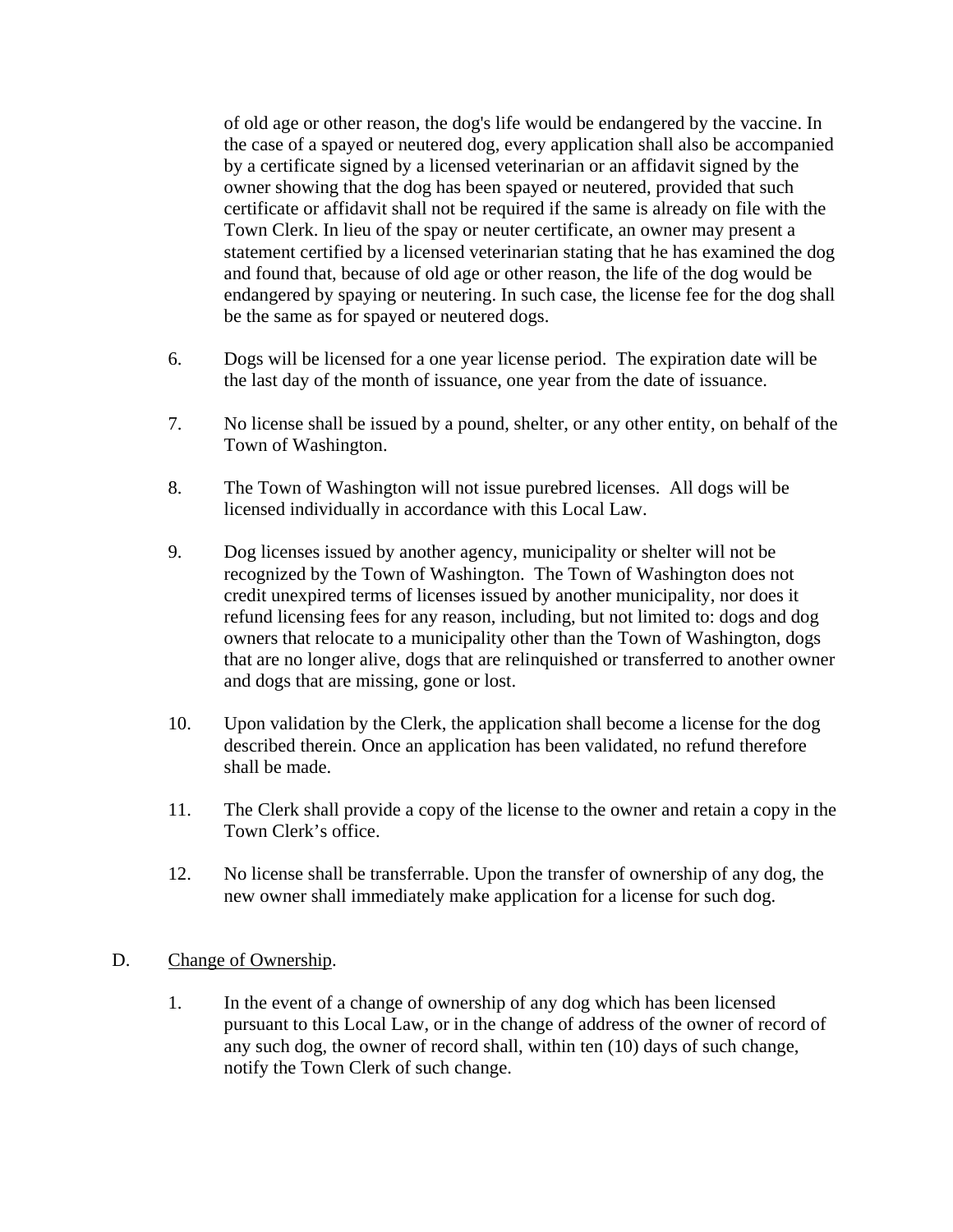- 2. If any dog which has been licensed pursuant to this Local Law is lost or stolen, the owner of record shall, within 10 days of the discovery of such loss or theft, notify the Town Clerk of such loss or theft. The owner of record of any such dog shall not be liable for any violation of this Local Law committed after such notification.
- 3. In the case of a dog's death, the owner of record shall so notify the Town Clerk either prior to the renewal of licensure or upon the time of such renewal.

# E. Fees.

- 1. Dog licensing fees shall be determined by the Town Board of the Town of Washington and may be amended at any time by said Town Board. All revenue derived from such fees is the sole property of the Town of Washington and shall be used for the purposes permitted by Article 7 of the Agriculture and Markets Law.
- 2. In addition to the fees set by the Town Board of the Town of Washington, an additional \$1.00 shall be assessed to a license for an altered dog and an additional \$3.00 shall be assessed to a license for an unaltered dog. This additional charge is assessed for the purposes of carrying out animal population control efforts. As the Town of Washington does not have its own animal control program, these surcharge dollars will be remitted by the Town Clerk to the state animal population control fund, as required by Agriculture and Markets Law §117-a(7).
- 3. When the Town Board of the Town of Washington determines the need for a dog enumeration or dog census, a fee of \$30.00 will be assessed to all dogs found unlicensed or renewed at the time the enumeration is conducted. Such fees shall be the sole property of the Town of Washington and shall be used to pay the expenses incurred by the Town in conducting the enumeration. In the event that the additional fees collected exceed the expenses incurred by the Town in conducting an enumeration in any year, such excess fees may be used by the municipality for enforcing this Local Law and for animal population control programs.
- 4. In addition to the license fee of this law, each applicant for a dog license shall pay a surcharge of \$3.00, which shall be retained by the Town of Washington and used to defray the cost of providing a replacement identification tag.
- 5. Pursuant to Agriculture and Markets Law §107(4), the licensing process and fees set forth in this Local Law do not apply to any dog confined to the premises of any person, firm or corporation engaged in the business of breeding or raising dogs for profit and licensed as a class A dealer under the Federal Laboratory Animal Welfare Act.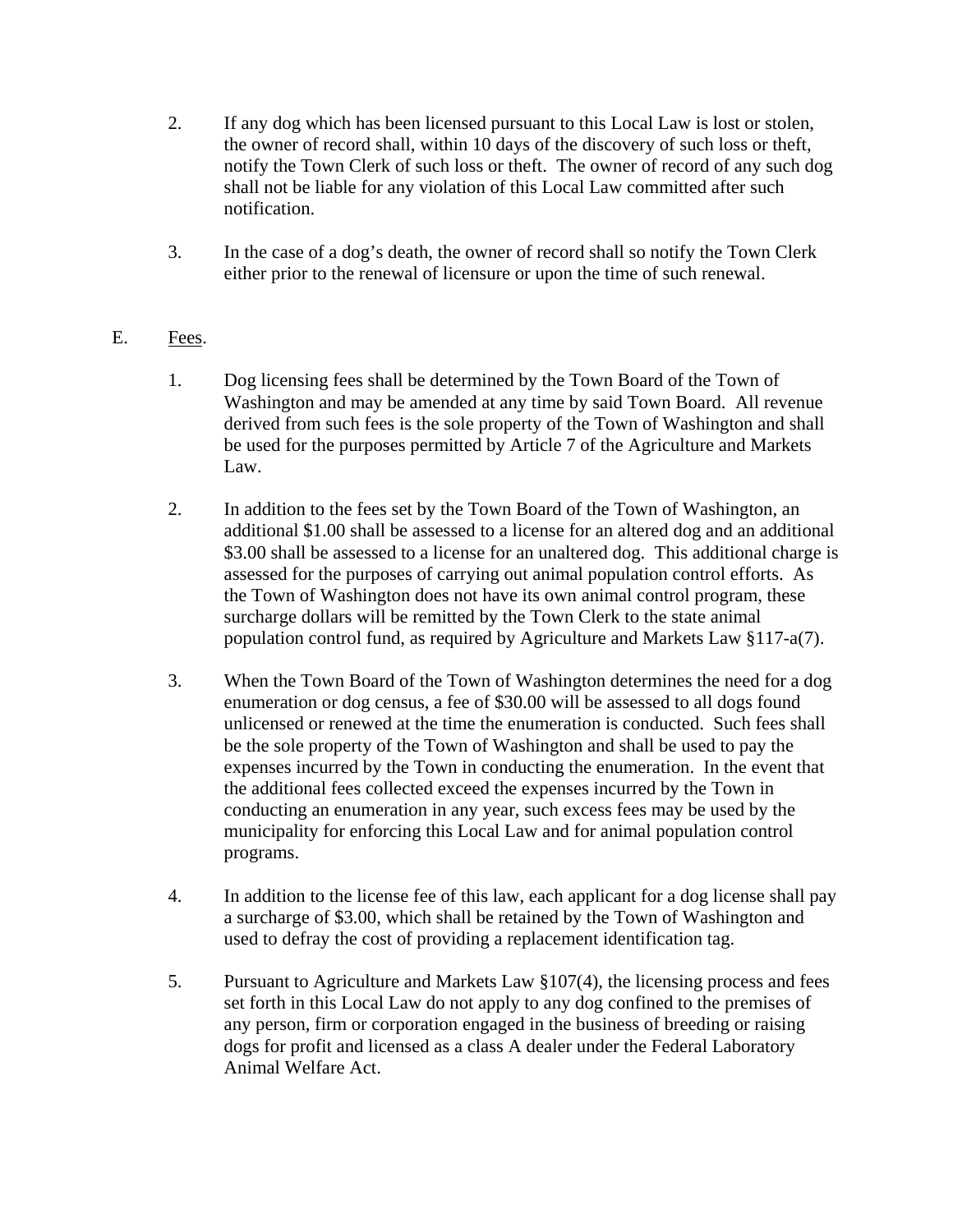## F. Identification tag required.

- 1. All dogs required to be licensed must wear an identification tag, bearing the municipal identification number, attached to a collar at all times. No dog shall be permitted to be without a collar and an identification tag. All untagged dogs shall be subject to seizure and confinement by the Dog Control Officer. The collars of all dogs four months and over shall also have a tag evidencing rabies vaccination.
- 2. No tag carrying an identification number shall be affixed to the collar of any dog other than the one to which that number has been assigned.
- 3. A dog participating in a dog show shall be exempt from the identification requirements of both Agriculture and Markets Law §111 and this local law during such participation.

### G. Female dogs in heat.

Any female dog in heat shall be confined within a protected enclosure on the premises of the owner or person harboring the dog.

### H. Adequate shelter.

All premises occupied or used by dogs shall be kept in a clean and sanitary condition. Failure to provide adequate food, water or shelter shall be a violation of this local law and shall constitute grounds for seizure of the animal hereunder. These principles shall apply both to individual owners and to any other persons harboring dogs for training, retail sale or boarding.

### I. Restrictions.

- 1. It shall be unlawful for any owner of any dog to permit or allow the animal to:
	- a. Run-at-large without control by an adequate leash when the dog is off the property of the owner. If at large or off its leash, such dog shall be subject to seizure and confinement.
	- b. Engage in a recurring practice of howling, barking, crying or whining so as to unreasonably disturb the comfort or quiet enjoyment of any person other than the dog's owner. A minimum period of 1/2 hour (30 minutes) of excessive noise shall be deemed necessary to constitute a violation of this section. The person owning or possessing a dog committing an act prohibited herein, with or without the knowledge, consent or fault of such person, shall be guilty of a violation of this section.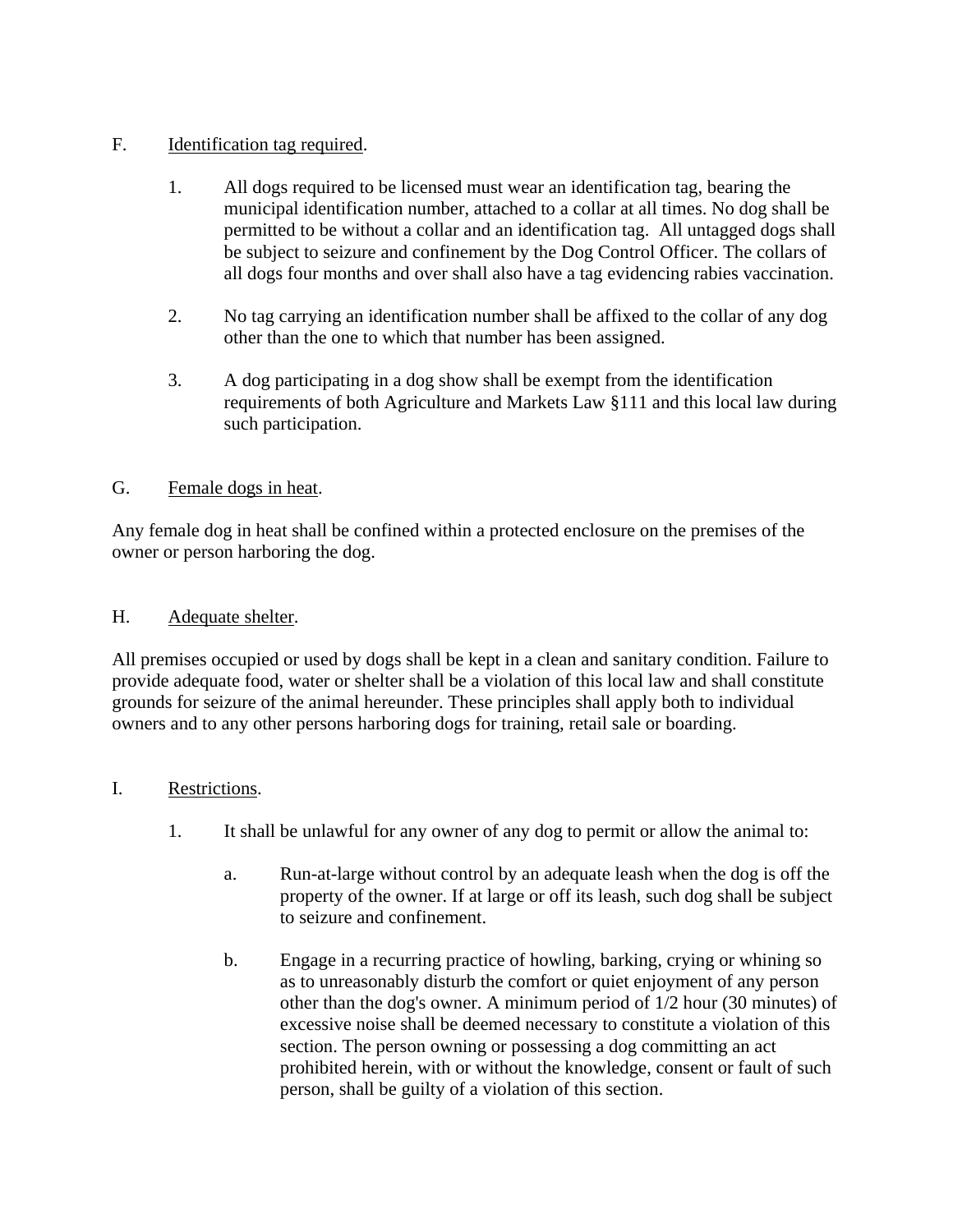- c. Uproot, dig or otherwise damage any lawns, gardens, vegetables, flowers or garden beds on property not belonging to the owner of the dog.
- d. Chase, bite, jump upon or at or otherwise harass any person in such a manner as to reasonably cause intimidation or fear or to put such person in reasonable apprehension of bodily harm or injury.
- e. Engage in a recurring practice of chase, run alongside of or bark at vehicles or bicyclists while on a public street or highway or upon public or private property other than property of the owner or other person in control of said dog.
- f. Cause damage or destruction to private or public property or to create a nuisance by defecating, urinating or digging on public or private property, other than property of the owner or other person in control of the dog.
- g. Kill or injure any domestic animal.
- 2. Establishment of the fact or facts that the owner of a dog has allowed or permitted such dog to commit any of the acts prohibited by Subsection 1 of this section shall be presumptive evidence against the owner or harborer of such dog that he has failed to properly confine, leash or control his dog.
- 3. Dogs are permitted in Town parks, when under control of leash, in designated areas only. Owners shall be responsible for immediate cleanup of any excrement deposited by their animals.
- 4. When off the property of the owner, owners shall be responsible for immediate cleanup of any excrement deposited by their animals.

### J. Enforcement official.

This chapter shall be enforced by the Town's Dog Control Officer. Those persons shall have the authority to issue appearance tickets or other process set forth within Article 7 of the Agriculture and Markets Law.

- K. Seizure of dogs; redemption; disposition of unclaimed dogs.
	- 1. Seizure; fines; redemption.
		- a. Any dog which is not carrying an identification tag and which is not on the owner's premises, any dog which is not licensed, whether on or off the owner's premises, and any dog in violation of any other provision of this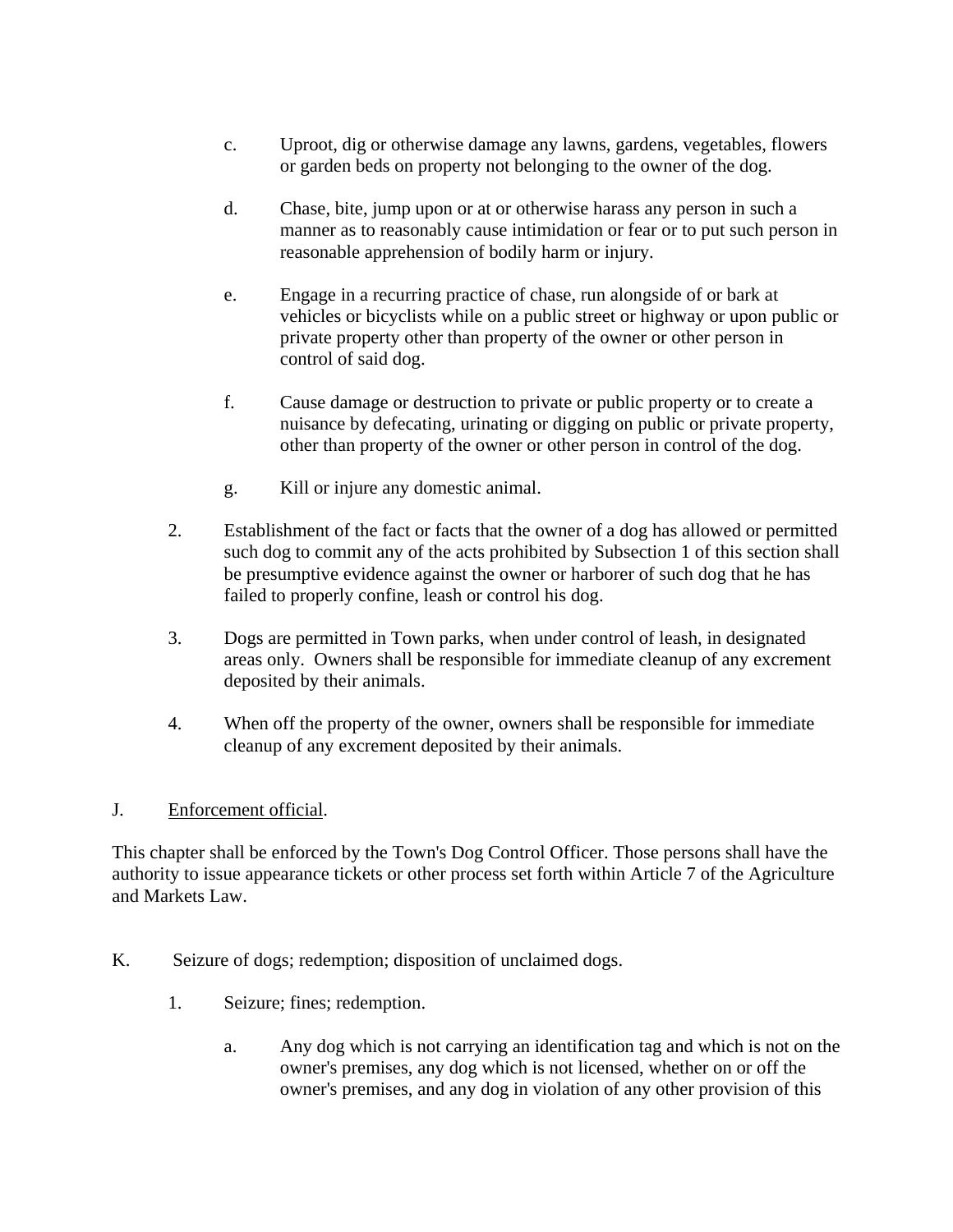Local Law or which poses an immediate threat to the public safety, shall be subject to seizure, redemption, impoundment fees and adoption procedures as set forth in Article 7 - § 117 of the Agriculture and Markets Law.

- b. Pursuant to § 117, of the Agriculture and Markets Law, fines and impoundment fees are set by Town Board resolution in their adoption of the Town's Fee Schedule. An owner may redeem their dog within the applicable redemption period specified in subsection  $K(1)(c)$ , below, upon payment all fines and impoundment fees, and by producing proof that the dog has been licensed.
- c. Pursuant to § 117, of the Agriculture and Markets Law, redemption periods are set as follows:
	- i. Where an owner has been personally notified: seven days from the date of such notice.
	- ii. Where an owner has been sent notice by certified mail, return receipt requested: nine days from the date of such mailing.
	- iii. Where the dog is unidentified: five days, excluding the day the dog is seized or impounded.
- 2. No person shall hinder, resist or oppose the Dog Control Officer or any other person authorized to administer and enforce the provisions of this chapter in the performance of the person's duties pursuant to this chapter.
- 3. No action shall be maintained against the Town of Washington, any duly designated Dog Control Officer or any other agent or officer of the Town to recover the possession or value of any dog, for damages for injury or compensation for the destruction of any dog seized or destroyed pursuant to the provisions of this local law.
- 4. It shall be the duty of the Dog Control Officer or Officers to feed and care for, at the expense of the Town, any animal seized hereunder until disposure thereof be made as provided herein.
- 5. All monies collected as fines or penalties as a result of any prosecution for violations of the provisions of this Local Law, and all bail forfeitures by persons charged with such violations, shall be the sole property of the Town of Washington and shall be used only for controlling dogs and enforcing this Local Law.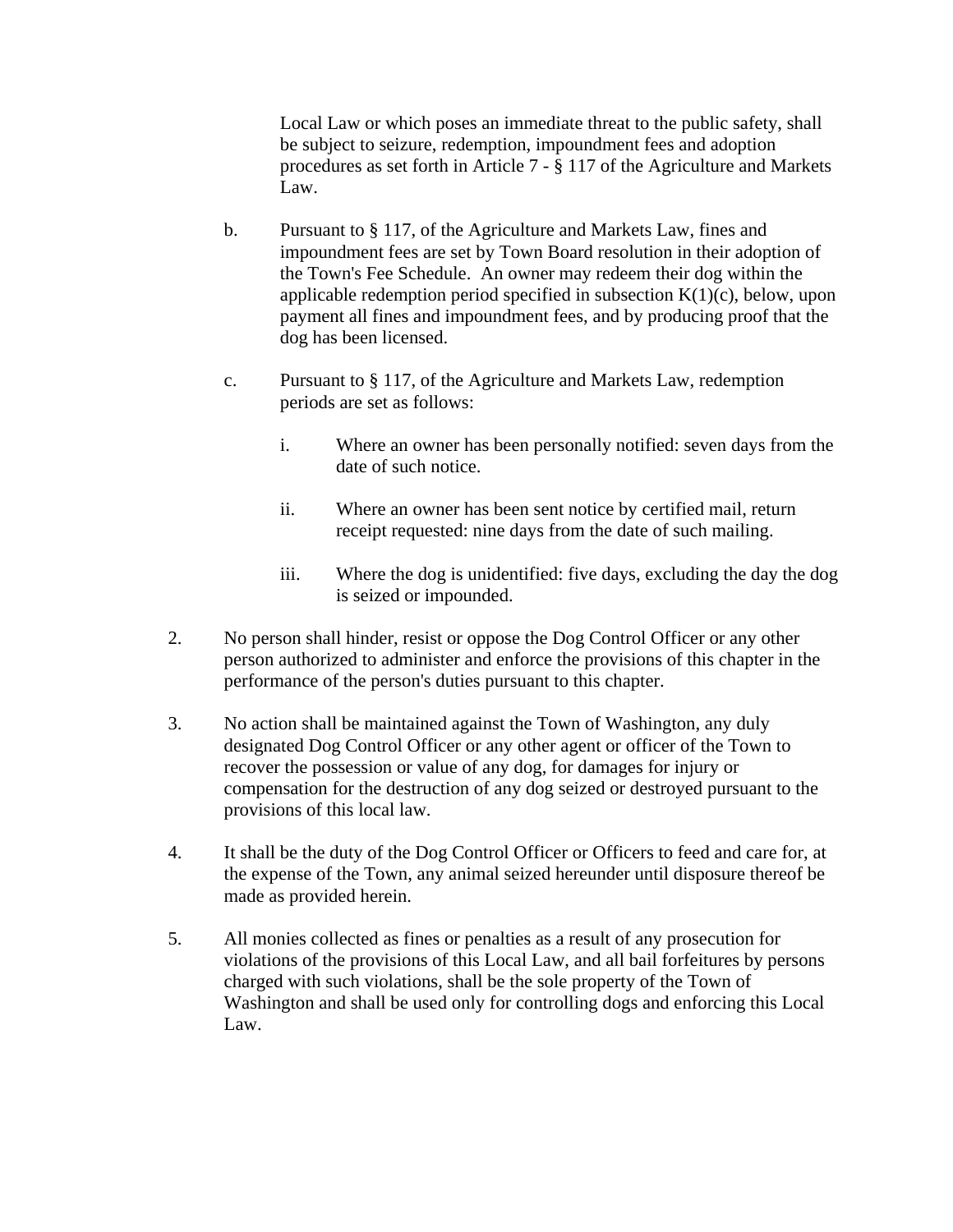- 6. Fines and impoundment fees may be paid off in installments at the discretion of the Town Board and upon the execution of a promissory note by the owner of the dog.
- 7. An owner shall forfeit title to any dog unredeemed at the expiration of the appropriate redemption period, and the dog shall then be made available for adoption or euthanized, provided that no dog shall be delivered for adoption unless it has been licensed pursuant to the provisions of this article prior to its release from custody.
- 8. No liability in damages or otherwise shall be incurred on account of the seizure, euthanization or adoption of any dog pursuant to the provisions of this article.

# L. Violations.

It shall be a violation for:

- 1. Any owner to fail to license any dog;
- 2. Any owner to fail to have any dog identified as required by this Local Law;
- 3. Any person to knowingly affix to any dog any false or improper identification tag, special identification tag for identifying guide, service or hearing dogs or purebred license tag;
- 4. Any owner or custodian of any dog to fail to confine, restrain or present such dog for any lawful purpose pursuant to this Local Law;
- 5. Any person to furnish any false or misleading information on any form required to be filed with the Town of Washington pursuant to the provisions of this Local Law or rules and regulations promulgated pursuant thereto;
- 6. The owner or custodian of any dog to fail to exercise due diligence in handling his or her dog if the handling results in harm to another dog that is a guide, hearing or service dog; and
- 7. Any owner of a dog to fail to notify the Town of Washington of any change of ownership or address as required by this Local Law.
- 8. The Town of Washington may elect either to prosecute such actions described in this section as a violation under the penal law or to commence an action to recover a civil penalty.

### M. Dangerous Dogs.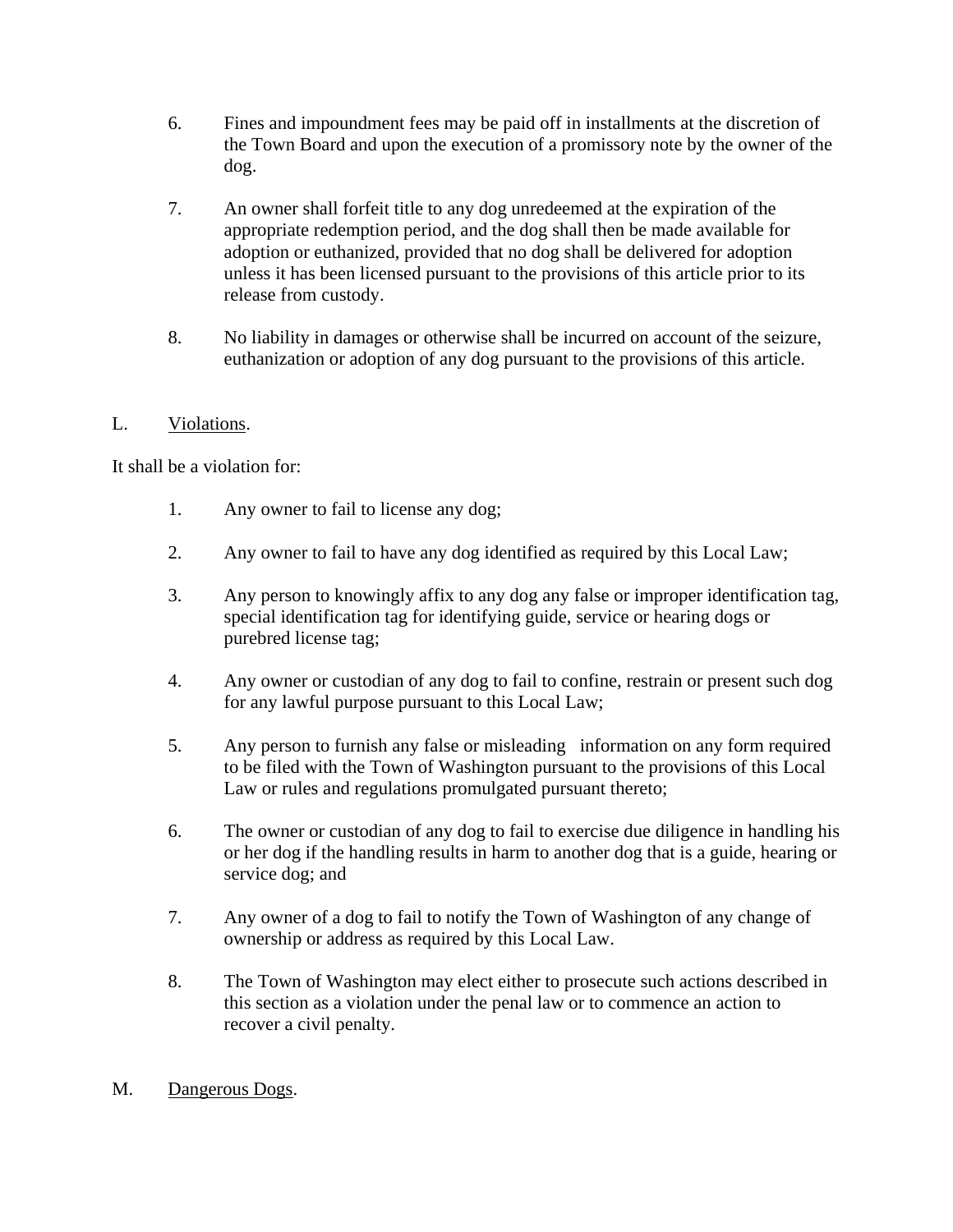Agriculture and Markets Law §123 sets forth the applicable procedural and substantive requirements applicable within the Town of Washington when a dog is alleged to be dangerous.

### N. Penalties for offenses.

Upon conviction, a violation of this article shall be deemed an offense and shall be punishable by a fine not exceeding \$50 for the first offense, \$100 for the second offense within the preceding five (5) years, and \$250 for each additional offense within the preceding five (5) years or by imprisonment for a period not exceeding 15 days, or by both such fine and imprisonment.